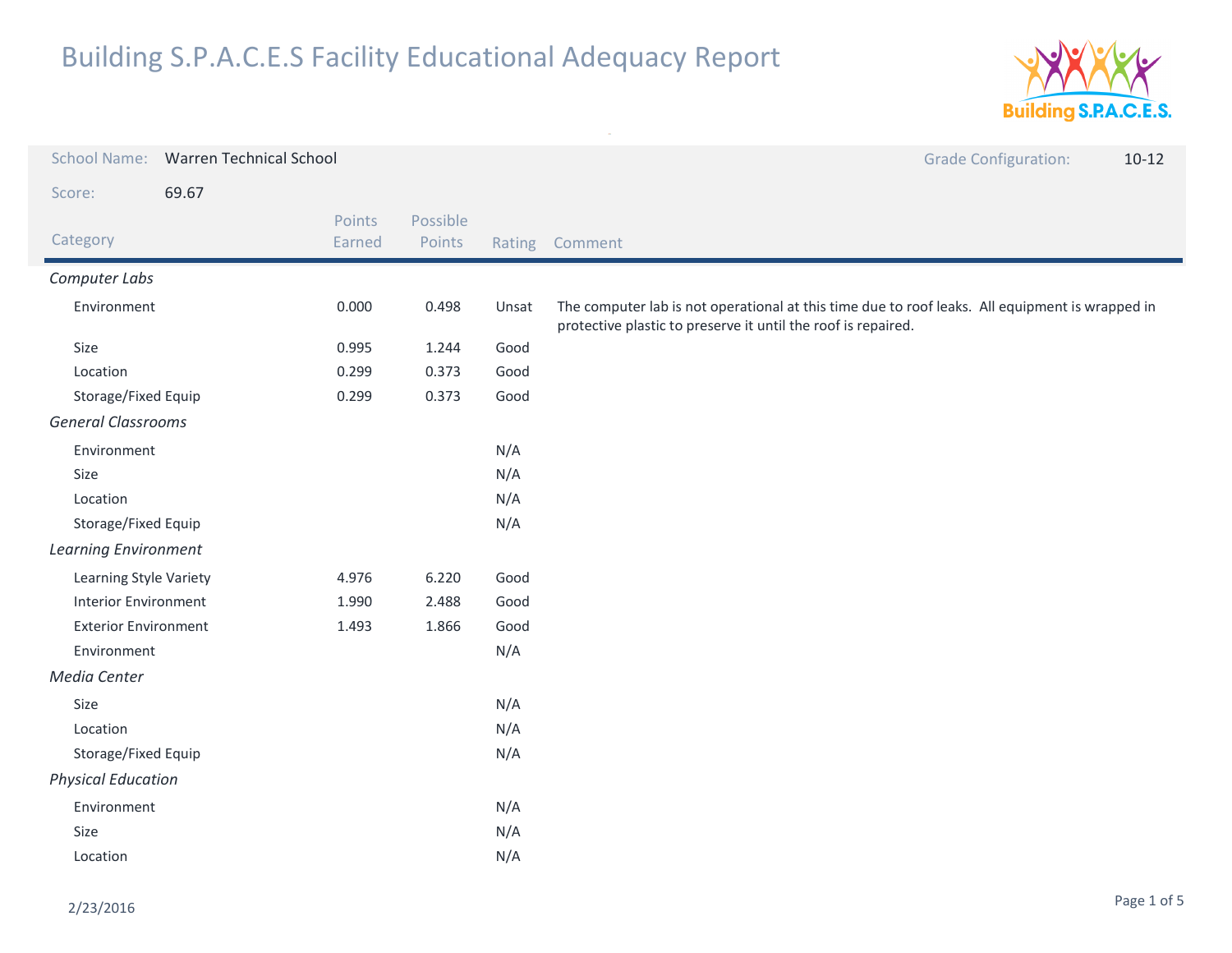

|                                       | School Name: Warren Technical School |                  |                    |        | <b>Grade Configuration:</b><br>$10-12$                                                                                                                                                                                                                                                                   |
|---------------------------------------|--------------------------------------|------------------|--------------------|--------|----------------------------------------------------------------------------------------------------------------------------------------------------------------------------------------------------------------------------------------------------------------------------------------------------------|
| Score:                                | 69.67                                |                  |                    |        |                                                                                                                                                                                                                                                                                                          |
| Category                              |                                      | Points<br>Earned | Possible<br>Points | Rating | Comment                                                                                                                                                                                                                                                                                                  |
| <b>Physical Education</b>             |                                      |                  |                    |        |                                                                                                                                                                                                                                                                                                          |
| Storage/Fixed Equip                   |                                      |                  |                    | N/A    |                                                                                                                                                                                                                                                                                                          |
| <b>Non-Instructional Spaces</b>       |                                      |                  |                    |        |                                                                                                                                                                                                                                                                                                          |
| Administration                        |                                      | 1.836            | 2.824              | Fair   | The administrative suite has a reception space appropriate for the size. Storage space is<br>available for consumable materials. The principal's office has space for small meetings, but<br>travels down the hall for use of a conference room.                                                         |
| Cafeteria                             |                                      | 1.990            | 2.488              | Good   | The cafeteria exceeds the space requirement for an enrollment of 225 students. There is no hot<br>water in the restrooms located closest to the cafeteria.                                                                                                                                               |
| Food Service and Prep                 |                                      | 2.986            | 3.732              | Good   |                                                                                                                                                                                                                                                                                                          |
| Clinic                                |                                      | 0.000            | 0.296              | Unsat  | Warren Technical does not have a clinic. Students who become ill are seen in the Healthcare lab.                                                                                                                                                                                                         |
| Counseling                            |                                      | 1.093            | 2.186              | Poor   | Student records are located in counselor's office. The files are fireproof. Once cabinet can be<br>locked, but the other cannot. GA state testing is not required for the population enrolled at<br>Warren Technology School, but space is provided for school psychologists when they are on<br>campus. |
| <b>Custodial and Maintenance</b>      |                                      | 0.498            | 0.622              | Good   | There is no receiving area on campus. Custodial closets have sinks, but they are not floor sinks.                                                                                                                                                                                                        |
| <b>Student Restrooms</b>              |                                      | 0.738            | 1.136              | Fair   | Since Warren Technical is located in a former elementary school, the toilets and urinals are<br>designed for younger students. The boys restroom does not have privacy dividers between the<br>urinals. There is a single ADA accessible restroom.                                                       |
| Faculty Work Space and Toilets        |                                      | 0.710            | 0.887              | Good   |                                                                                                                                                                                                                                                                                                          |
| <b>Outside Spaces</b>                 |                                      |                  |                    |        |                                                                                                                                                                                                                                                                                                          |
| Vehicular Traffic                     |                                      | 0.995            | 1.244              | Good   |                                                                                                                                                                                                                                                                                                          |
| <b>Pedestrian Traffic</b>             |                                      |                  |                    | N/A    | None of the students walk to school.                                                                                                                                                                                                                                                                     |
| Parking                               |                                      | 1.990            | 2.488              | Good   |                                                                                                                                                                                                                                                                                                          |
| <b>Athletic Fields and Facilities</b> |                                      |                  |                    | N/A    | Warren Technical does not have an athletic program.                                                                                                                                                                                                                                                      |
| Safety and Security                   |                                      |                  |                    |        |                                                                                                                                                                                                                                                                                                          |
| Fencing                               |                                      | 1.053            | 1.053              | Excel  | Fencing is limited.                                                                                                                                                                                                                                                                                      |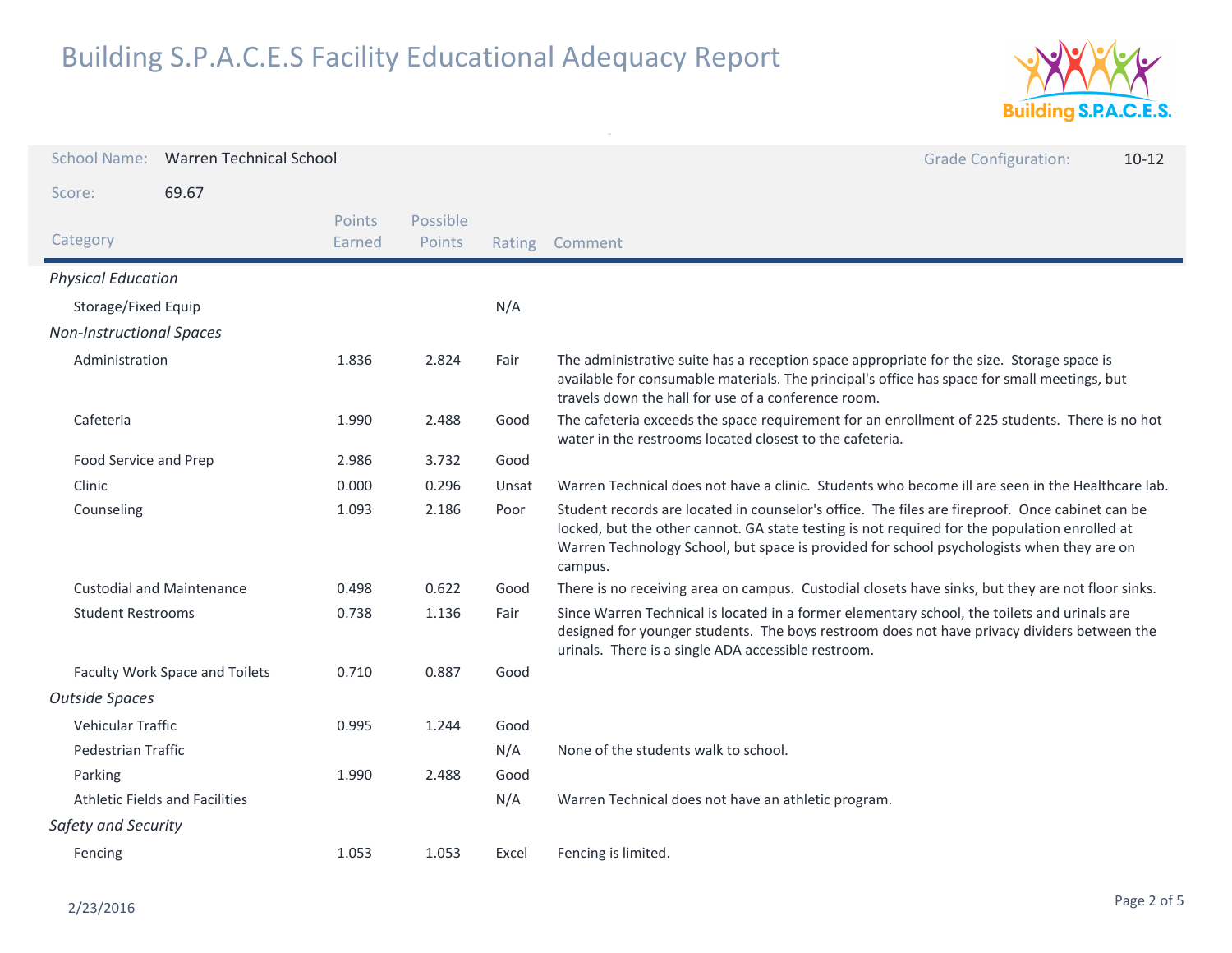

| <b>School Name:</b>                      | <b>Warren Technical School</b> |                    |        | <b>Grade Configuration:</b><br>$10 - 12$                                                                                                                                                                                                                                                                                                                                               |
|------------------------------------------|--------------------------------|--------------------|--------|----------------------------------------------------------------------------------------------------------------------------------------------------------------------------------------------------------------------------------------------------------------------------------------------------------------------------------------------------------------------------------------|
| 69.67<br>Score:                          |                                |                    |        |                                                                                                                                                                                                                                                                                                                                                                                        |
| Category                                 | <b>Points</b><br>Earned        | Possible<br>Points | Rating | Comment                                                                                                                                                                                                                                                                                                                                                                                |
| Safety and Security                      |                                |                    |        |                                                                                                                                                                                                                                                                                                                                                                                        |
| Signage & Way Finding                    | 0.105                          | 0.132              | Good   | Drug-Free and Weapons-Free signage is predominantly placed at the entrance to the bus/parking<br>area. Subject to search and under surveillance signage was not present.                                                                                                                                                                                                               |
| Ease of Supervision                      | 1.990                          | 2.488              | Good   |                                                                                                                                                                                                                                                                                                                                                                                        |
| <b>Controlled Entrances</b>              | 0.404                          | 0.622              | Fair   | The secure door for deliveries to the food service area was left unlocked. Security cameras are in<br>place, but they are not connected to monitors; therefore, they do not provide campus<br>monitoring. A camera on the rear of the building facing a storage unit is ineffective due to its<br>placement next to exterior lighting and break ins have occurred in the storage shed. |
| <b>Agriculture and Natural Resources</b> |                                |                    |        |                                                                                                                                                                                                                                                                                                                                                                                        |
| Environment                              | 0.970                          | 1.493              | Fair   | The greenhouse is currently not operational.                                                                                                                                                                                                                                                                                                                                           |
| <b>Size</b>                              | 0.000                          | 3.732              | Unsat  | Agriculture is located in a small lab space with a greenhouse. The greenhouse space will be a<br>productive area, but the site is still developing as they return to their campus.                                                                                                                                                                                                     |
| Location                                 | 0.896                          | 1.120              | Good   |                                                                                                                                                                                                                                                                                                                                                                                        |
| Storage/Fixed Equip                      | 0.728                          | 1.120              | Fair   | The agriculture classroom has a Promethean board, permanent cabinetry and tables where<br>students work with plants and soil.                                                                                                                                                                                                                                                          |
| Automotive Tech                          |                                |                    |        |                                                                                                                                                                                                                                                                                                                                                                                        |
| Environment                              | 0.871                          | 1.742              | Poor   |                                                                                                                                                                                                                                                                                                                                                                                        |
| <b>Size</b>                              | 2.177                          | 4.354              | Poor   | The Automotive lab meets approximately 52% of the size standard.                                                                                                                                                                                                                                                                                                                       |
| Location                                 | 0.849                          | 1.306              | Fair   | The location of the lab enable individuals to drive their vehicles up to a garage door for service.<br>The facility's ceiling height is a detriment to the functionality of the lab.                                                                                                                                                                                                   |
| Storage/Fixed Equip                      | 0.849                          | 1.306              | Fair   | Flammable storage, eyewash, fire extinguisher, MSDS, first aid kits, and safety posters are<br>abundance in the automotive lab. There is a small storage closet available.                                                                                                                                                                                                             |
| <b>Business, Management, and Admin</b>   |                                |                    |        |                                                                                                                                                                                                                                                                                                                                                                                        |
| Environment                              | 1.194                          | 1.493              | Good   | The learning environment would be enhance if the two allocated spaces were available for<br>student instruction.                                                                                                                                                                                                                                                                       |
| Size                                     | 1.866                          | 3.732              | Poor   | Although the total space allocation meets approximately 98% of the guidelines, only<br>approximately 55% of the space is available for learning.                                                                                                                                                                                                                                       |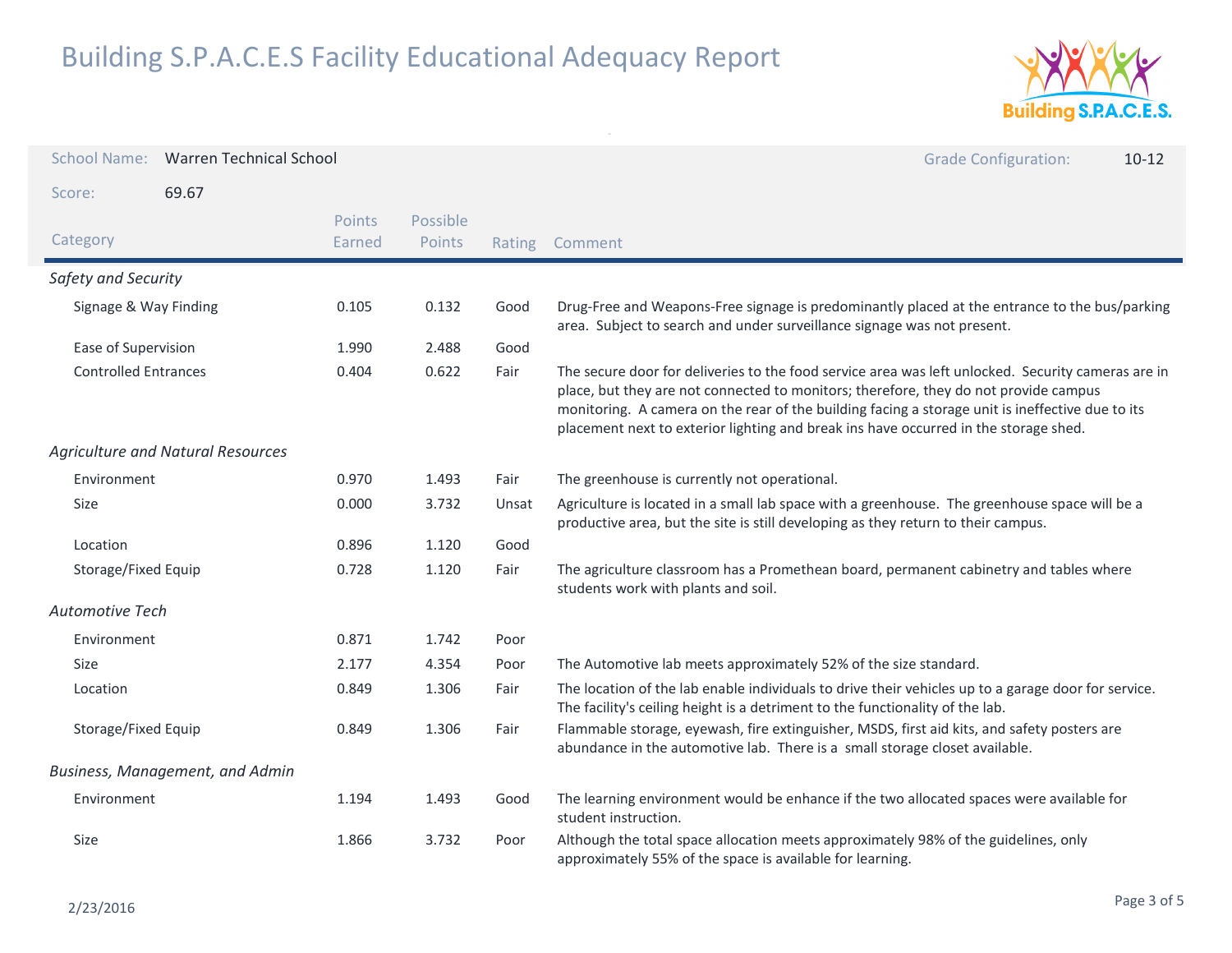

| <b>School Name:</b>             | <b>Warren Technical School</b> |                  |                    |        | <b>Grade Configuration:</b><br>$10-12$                                                                                                                                                                                                                     |
|---------------------------------|--------------------------------|------------------|--------------------|--------|------------------------------------------------------------------------------------------------------------------------------------------------------------------------------------------------------------------------------------------------------------|
| Score:                          | 69.67                          |                  |                    |        |                                                                                                                                                                                                                                                            |
| Category                        |                                | Points<br>Earned | Possible<br>Points | Rating | Comment                                                                                                                                                                                                                                                    |
| Business, Management, and Admin |                                |                  |                    |        |                                                                                                                                                                                                                                                            |
| Location                        |                                | 0.728            | 1.120              | Fair   | The business lab and computer science labs are at opposite ends of the hallway.                                                                                                                                                                            |
| Storage/Fixed Equip             |                                | 0.896            | 1.120              | Good   |                                                                                                                                                                                                                                                            |
| <b>Construction Trades</b>      |                                |                  |                    |        |                                                                                                                                                                                                                                                            |
| Environment                     |                                | 1.132            | 1.742              | Fair   | The learning environment is impacted by the lack of equipment in the construction lab. For<br>example, there is a dust collection unit that cannot be used since it does not meet code and<br>students must travel outdoors to saw construction materials. |
| Size                            |                                | 2.177            | 4.354              | Poor   | The Construction lab meets approximately 59% of the guidelines.                                                                                                                                                                                            |
| Location                        |                                | 1.045            | 1.306              | Good   |                                                                                                                                                                                                                                                            |
| Storage/Fixed Equip             |                                | 1.045            | 1.306              | Good   | Fixed and safety equipment are appropriate for the construction lab.                                                                                                                                                                                       |
| Cosmetology                     |                                |                  |                    |        |                                                                                                                                                                                                                                                            |
| Environment                     |                                |                  |                    | N/A    |                                                                                                                                                                                                                                                            |
| Size                            |                                |                  |                    | N/A    |                                                                                                                                                                                                                                                            |
| Location                        |                                |                  |                    | N/A    |                                                                                                                                                                                                                                                            |
| Storage/Fixed Equip             |                                |                  |                    | N/A    |                                                                                                                                                                                                                                                            |
| Culinary                        |                                |                  |                    |        |                                                                                                                                                                                                                                                            |
| Environment                     |                                | 1.393            | 1.742              | Good   | The culinary arts area is located adjacent to the food service preparation area, enhancing the<br>learning experience for students. The areas have lots of natural light, good air quality and<br>lighting.                                                |
| Size                            |                                | 2.177            | 4.354              | Poor   | The allocated space for Culinary Arts is in compliance with approximately 59% of the guidelines.                                                                                                                                                           |
| Location                        |                                | 1.045            | 1.306              | Good   |                                                                                                                                                                                                                                                            |
| Storage/Fixed Equip             |                                | 0.849            | 1.306              | Fair   | Due to the upgrades provided this summer, an appropriately sized hood has not arrived and<br>students are unable to use several pieces of equipment.                                                                                                       |
| <b>Health Services</b>          |                                |                  |                    |        |                                                                                                                                                                                                                                                            |
| Environment                     |                                | 1.194            | 1.493              | Good   |                                                                                                                                                                                                                                                            |